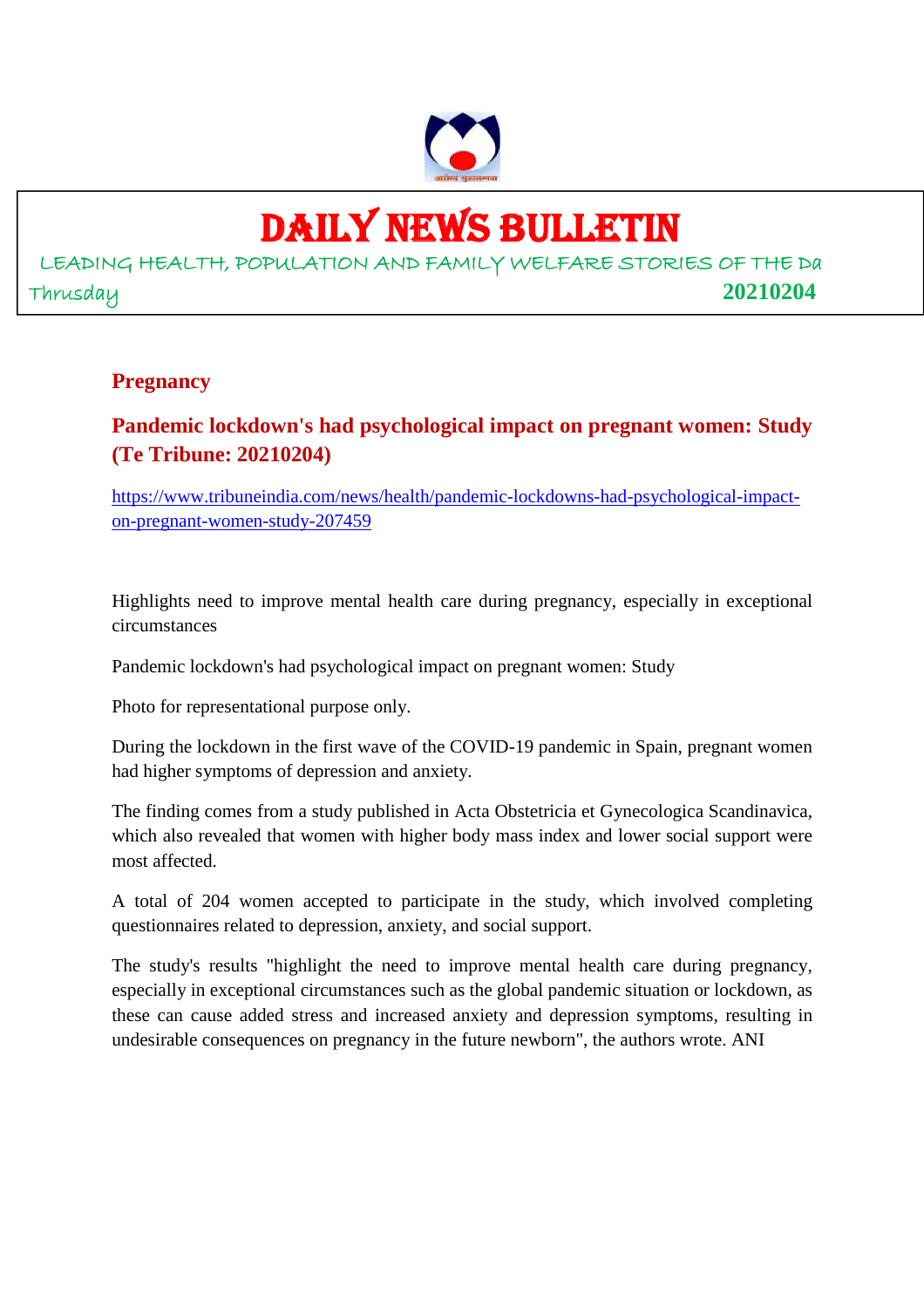#### **Sleep deprivation**

#### **Sleep deprivation may exacerbate frailty's effects on mental health in older adults (Te Tribune: 20210204)**

https://www.tribuneindia.com/news/health/sleep-deprivation-may-exacerbate-frailtys-effectson-mental-health-in-older-adults-207455

Researchers suggest interventions that target sleep disturbances might help alleviate negative effects of frailty on psychological wellbeing

Sleep deprivation may exacerbate frailty's effects on mental health in older adults

Photo for representational purpose only. Thinkstock

Previous studies have linked sleep deprivation and frailty with depression. A new study published in the Journal of the American Geriatrics Society that examined their combined effect suggests that short sleep intensifies the impacts of frailty on depressive symptoms.

Among 5,026 community-dwelling older adults in China, participants who were frail at the start of the study were more likely to later develop depressive symptoms.

Also, those who experienced worsening frailty throughout the study tended to develop higher levels of depression. Short sleep exacerbated these effects.

The findings suggest that interventions that target sleep disturbances –such as exercise and mindfulness-based stress reduction – might help alleviate the negative effects of frailty on psychological wellbeing.

"We hope our research findings raise people's awareness of the combined effect of frailty and sleep on older adults' mental health, and provide implications for interventions to improve sleep quality for prefrail and frail older adults," said co-author Xinyi Zhao of Peking University in Beijing. ANI

#### **COVID vaccine**

#### **Jharkhand health worker dies after receiving COVID vaccine (Te Tribune: 20210204)**

https://www.tribuneindia.com/news/health/jharkhand-health-worker-dies-after-receivingcovid-vaccine-207382

'Yet to be confirmed whether he died due to the vaccine'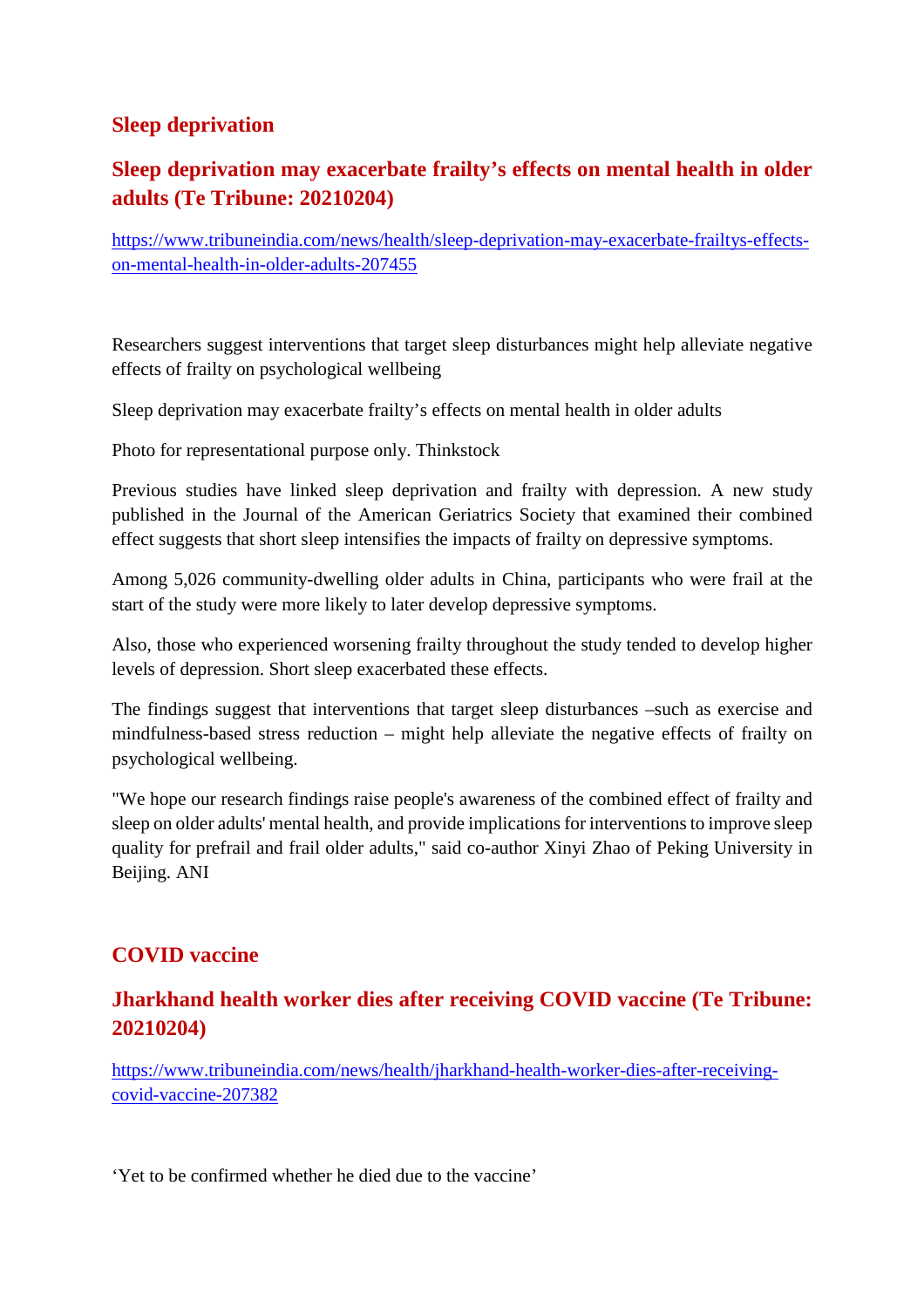Jharkhand health worker dies after receiving COVID vaccine

Image only for representational purposes

A health worker has died 36 hours after being administered COVID vaccine in Jharkhand, officials said on Wednesday.

The health worker, identified as Mannu Pahan, was administered the Covishield vaccine at his workplace Medanta Hospital here on February 1 and he died on Tuesday night, the private medical establishment's CEO Dr Pankaj Sahni said.

Though 52-year-old Pahan did not have comorbidities, the cause of his death is being investigated, he said.

After being administered the vaccine, Pahan returned to his village in Ormanjhi near Ranchi and even came to work on February 2.

He fell ill in his village on Tuesday night and died while being taken to the hospital, Dr Ajit Prasad, nodal officer for the COVID-19 vaccination programme in the state, said.

"Post-mortem examination will be conducted on the body by a medical board at state-run Rajendra Institute of Medical Sciences to ascertain the cause of his death.

"A total of 151 health workers including Pahan had been vaccinated at Medanta Hospital on February 1. Nine others received the vaccine from the same vial from which Pahan was vaccinated and they are all fine. So, it is yet to be confirmed whether he died due to the vaccine," Prasad told PTI.

If it is found that Pahan died due to the vaccine, this will be the first such case in Jharkhand, he added.—PTI

#### **Novel injection**

#### **Novel injection to treat skin cancer (The Tribune: 20210204)**

https://www.tribuneindia.com/news/health/novel-injection-to-treat-skin-cancer-207380

In the injection-based therapy, tumours are injected with polymer-based nanoparticles carrying a chemotherapy agent

Researchers are developing a skin cancer treatment that involves injecting nanoparticles into the tumour, killing cancer cells with a two-pronged approach, as a potential alternative to surgery.

The results, published in the journal Proceedings of the National Academy of Sciences, indicates that an injection-based therapy would also mean that patients could have multiple tumours treated in a single visit.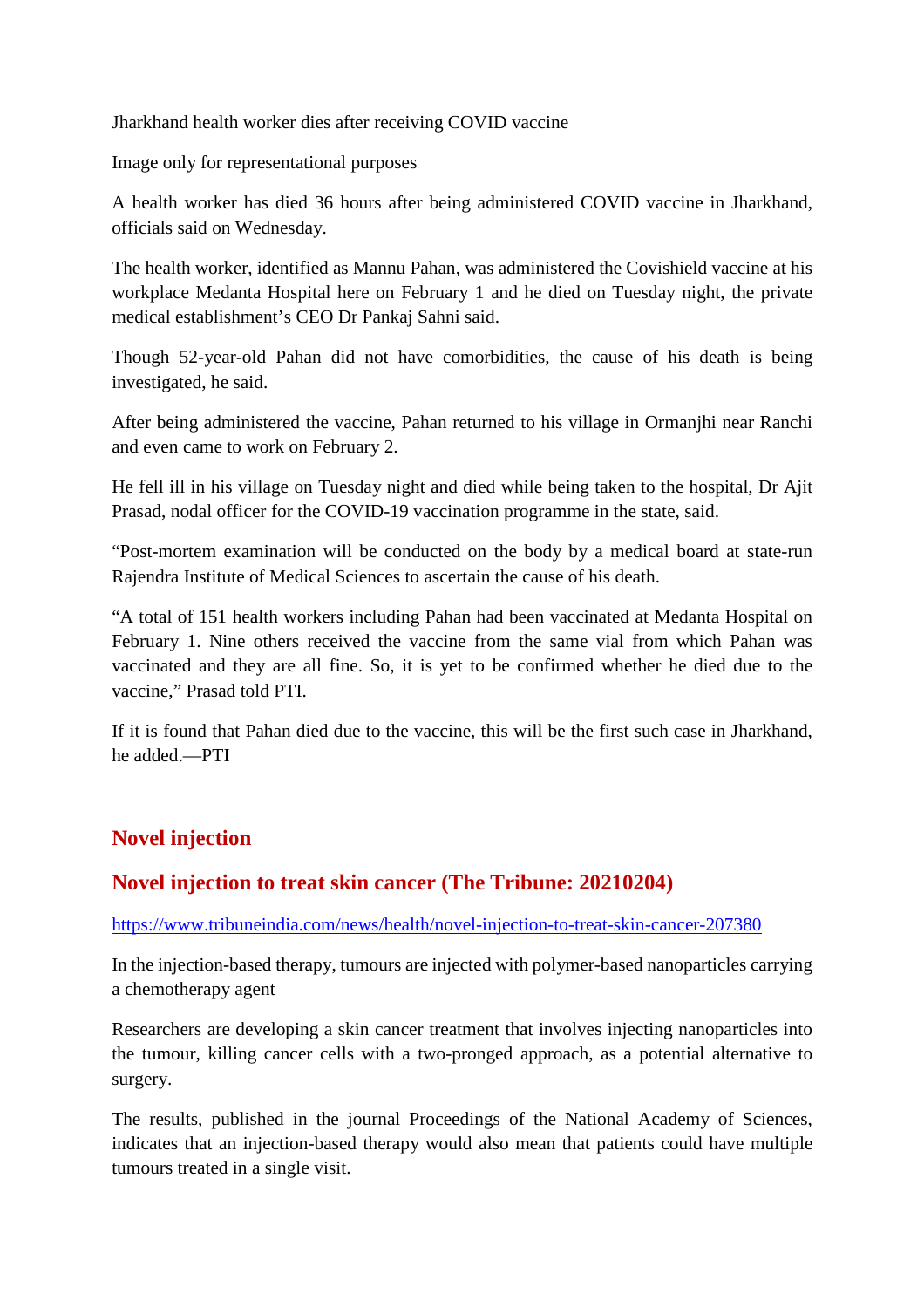According to the researchers, for the treatment, tumours are injected with polymer-based nanoparticles carrying a chemotherapy agent.

Key to the treatment's success is that the nanoparticles are bioadhesive -- that is, they bind to the tumours and remain attached long enough to kill a significant number of the cancer cells, the researchers said.

"When you inject our nanoparticles into a tumour, it turns out that they've retained within that tumour very well," said co-author Mark Saltzman from the Yale University.

"They accumulate and bind to the tumour matrix, so one single injection lasts for a very long time -- the particles stay there and slowly release the compounds. You need that to get rid of the lesion," Saltzman added.

For comparison, the same drug was injected freely into tumours of control models without the nanoparticles.

#### **Stress**

#### **How stress impacts skin (The Tribune: 20210204)**

https://www.tribuneindia.com/news/health/how-stress-impacts-skin-207371

Staying at-home has resulted in a lot of stress for people -- of being stuck indoors for week on end; the uncertainty has taken a toll on people's mental well-being.

Stress cannot be hidden; it shows on your face. The first tell-tale signs reflect on your face as pale skin and mild eruptions on the surface.

Stress causes hormonal imbalance, which leads to acne, rashes, hair thinning and fall, and various other skin break-outs. It is imperative that people follow good skin care routine while they're indoors. Staying inside does not necessarily mean you can forego or overlook skin and hair care. These are prone to more damage owing to stress. One should follow a strict, if not elaborate, skincare routine, which involves cleansing, toning and moistursing.

Geetanjali Shetty, Consultant Dermatologist and Cosmetologist on behalf of Cetaphil India shares most important of all, keep yourself hydrated with water and lots of liquid! Side effects of Stress -- Oily Skin & Acne Acne and oily skin are the most common side effects of stress. When our body is stressed it releases cortisol which is our fight or flight hormone. The cortisol (stress hormone) weakens the skin's immune system, leading to oxidative (free radicals) stress, which manifests itself as wrinkles, lines and lack lustre skin. It also increases inflammation in the body and conditions like eczema, rosacea and psoriasis can flare up.

Prevention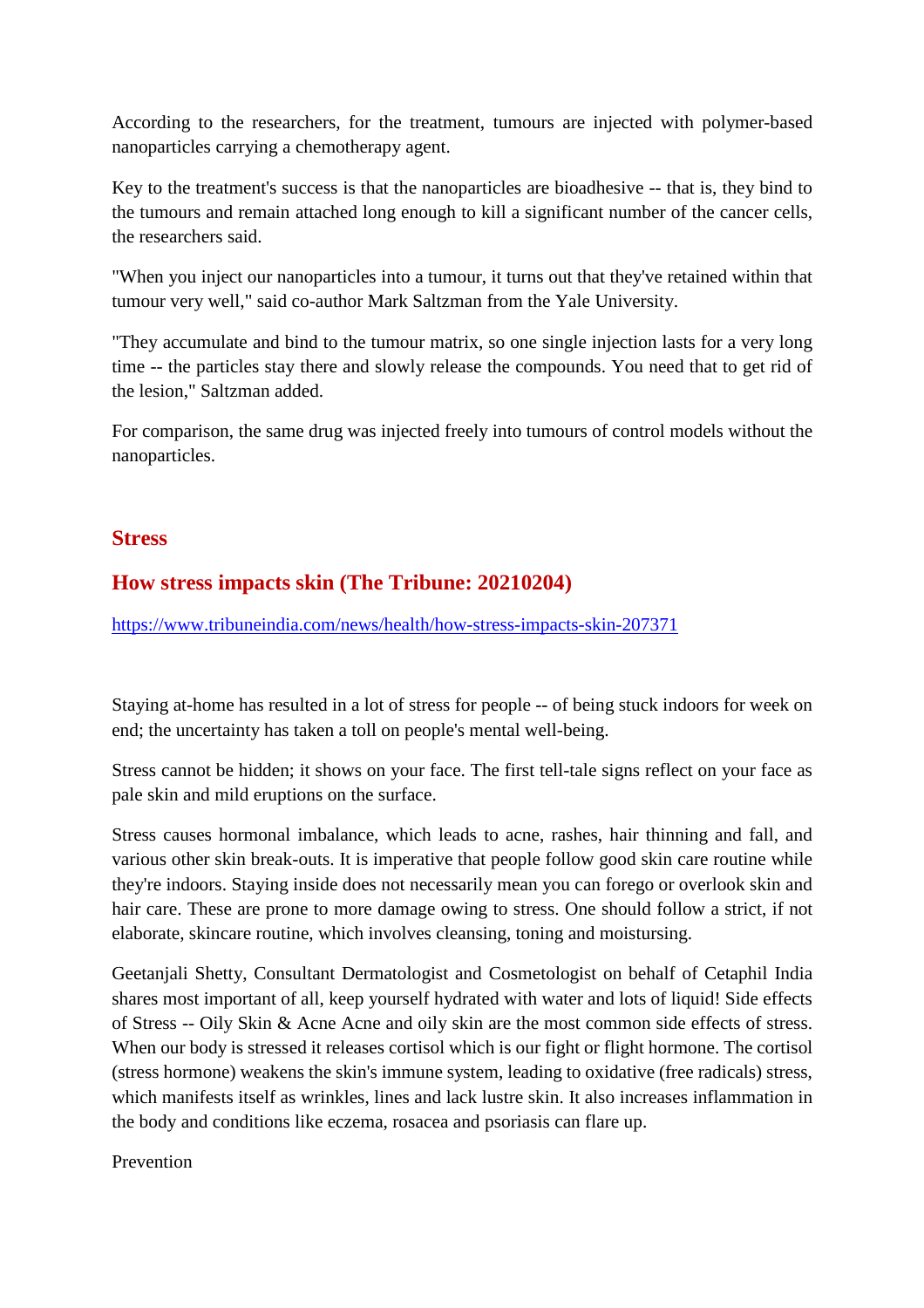For skin, stress is quite evident in various forms like redness of skin, acne, etc. If there are skin breakouts and eruptions -- it is better to avoid exfoliation and stick to cleansing your face thrice daily. Similarly, those with skin on the drier side should aim to wash their face only twice a day with a foaming cleanser. Should your skin need a little boost, indulging in Vitamin C to help combat the loss.

If you know you're about to enter a stressful period, try to make time for the activities that will help you feel calm and rested -- your skin will thank you.

Home Remedies to fight acne

It is highly imperative to discover what one is getting exposed to and when. Stick to your skincare routine - cleansing, exfoliating, and moisturising, and keep a sunscreen handy for the times that you may have to make a quick dash to the grocers. Even if you're not wearing makeup, your face still gathers sweat, sebum and dirt build up throughout the day.

Lastly, it's important that to stay away from fried and spicy food. Vitamin E is a superfood for your skin -- you can apply it topically or you can chose to consume it through vitamin E rich foods like almonds, corn oil, cod-liver oil, hazelnuts, lobster, peanut butter, safflower oil, salmon steak, and sunflower seeds. The most essential thing to bear in mind is to keep yourself hydrated -- drink lots of water, juices and liquids.

### **WHO (The Asian Age: 20210204)**

http://onlineepaper.asianage.com/articledetailpage.aspx?id=15387658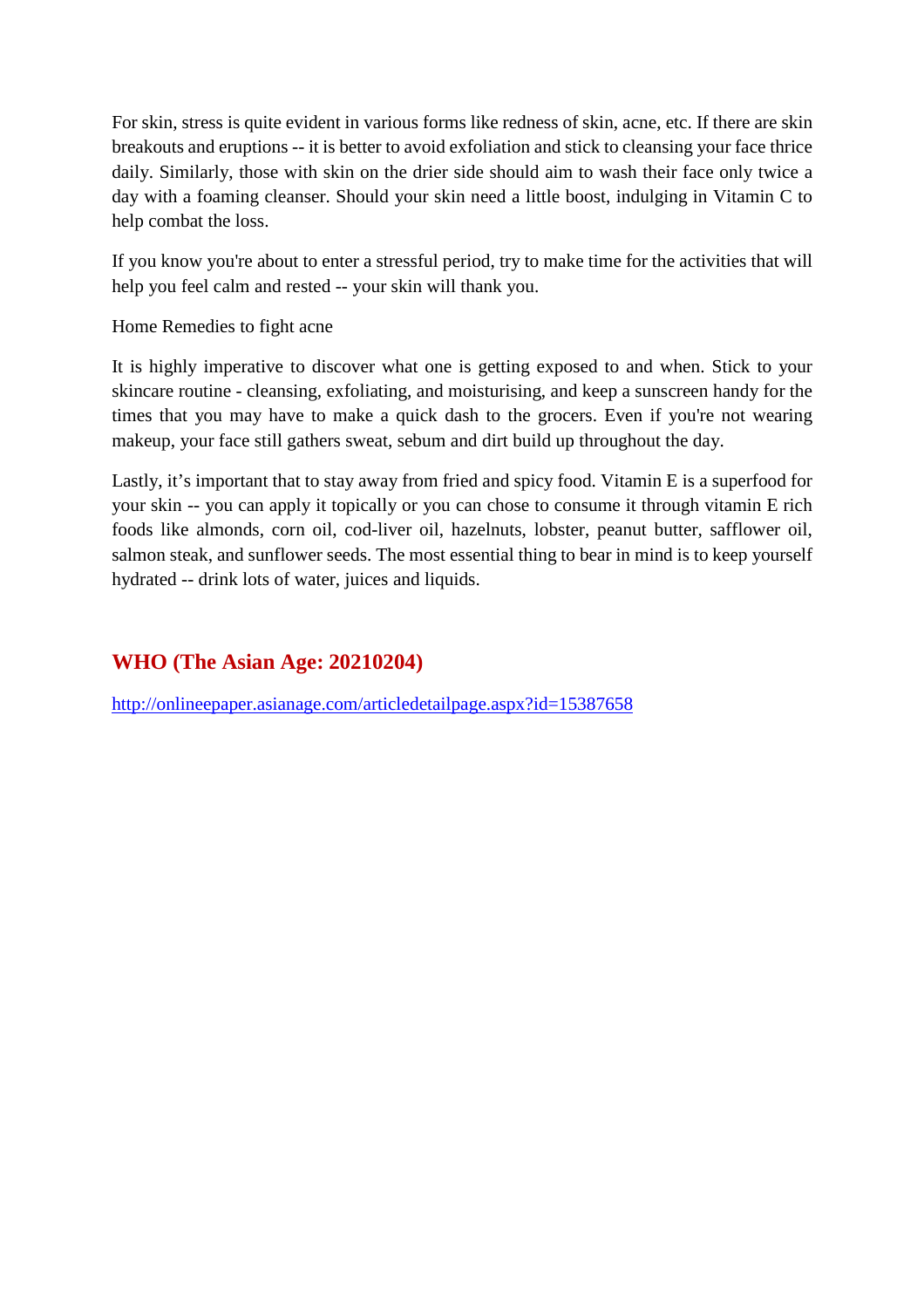# WHO team visits Wuhan lab at centre of speculation

Wuhan, Feb. 3: World Health Organisation investigators on Wednesday visited a research centre in the Chinese city of Wuhan that has been the subject of speculation about the origins of the Coronavirus, with one member saying they'd intended to meet key staff and press them on critical issues. The WHO team's visit to the Wuhan Institute of Virology was a highlight of their mission to gather data and search for clues as to where the virus originated and how it spread. "We're looking for-<br>ward to meeting with all the key people here and asking all the important questions that need to be<br>asked," zoologist and team member Peter Daszak said, according to footage run by Japanese broadcaster TBS.

Reporters followed the team to the high security facility, but as with past visits, there was little direct access to team members, who have given scant details of their discussions and visits thus far. Uniformed and plainclothes security guards stood watch along the facility's gated front entrance, but<br>there was no sign of the protective suits team members had donned Tuesday during a visit to an animal disease research center. It wasn't clear what protective gear was worn inside the institute.

The team left after around three hours without speaking to waiting journalists. Following two weeks in quarantine, the WHO team that includes experts in veterinary medicine, virology, food safety and epidemiology from 10 nations has over the past six days visited hospitals, research institutes and a traditional wet market linked to many of the first cases.

Their visit followed months of negotiations as China seeks to retain tight control over information about the outbreak and the investigation into its origins, in what some have seen as an attempt to avoid blame for any missteps in its early response.

One of China's top virus research labs, the Wuhan Institute of Virology built an archive of genetic<br>information about bat<br>coronaviruses after the 2003 outbreak of Severe Acute Respiratory Syndrome.

## **ANTIVIRAL CURE FOR COVID-19 IDENTIFIED**

London, Feb. 3: Researchers have identified an antiviral drug which is highly effective against<br>the Covid-19 causing Coronavirus, and could have major implications in how future disease outbreaks are managed.

The team, including researchers at the University of Nottingham in the UK. found that the plant-derived antiviral, at small doses, triggers a highly effective broad-spectrum host-centred antiviral innate immune response against three major types of human respiratory viruses, including Covid-19.

Given that acute respiratory virus infections caused by different viruses are clinically indistinguishable, an effective broad-spectrum that can target different virus types at the same time could significantly improve clinical management, the researchers said.

 $-PTI$ 

 $-AP$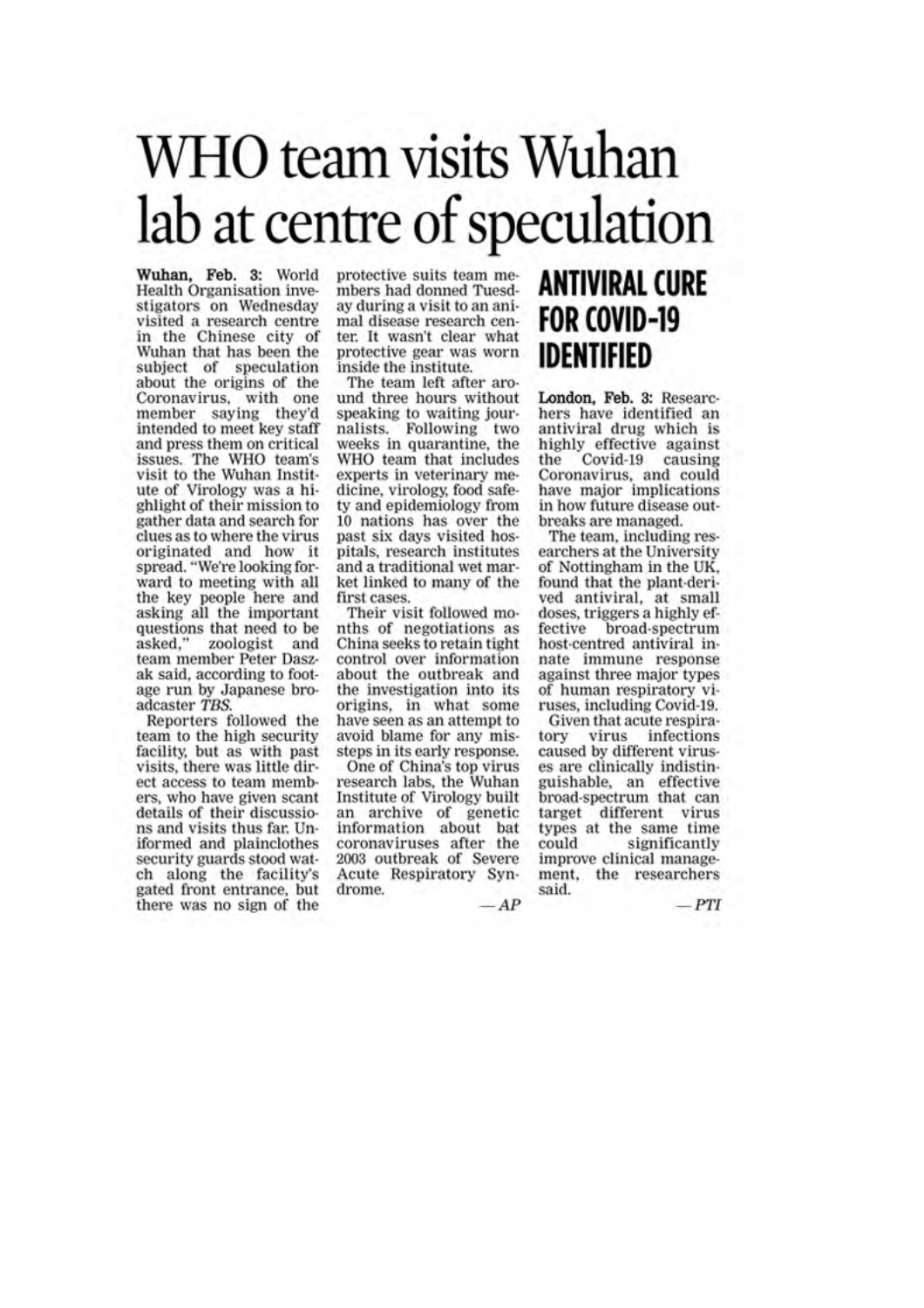#### **Oxford vaccine**

## **Coronavirus | Updated efficacy results show benefits of delaying second dose of Oxford vaccine (The Hindu: 20210204)**

https://www.thehindu.com/sci-tech/science/updated-efficacy-results-show-benefits-ofdelaying-second-dose-of-oxford-vaccine/article33739089.ece

Three-month interval between doses may be effective, say researchers

You have reached your limit for free articles this month.

#### **Bleeding gums**

#### **Bleeding gums? Add vitamin C to your diet! (New Kerala: 20210204)**

https://www.newkerala.com/news/2021/21208.htm

Bleeding gums? Add vitamin C to your diet!

Adding vitamin C to your daily diet could work wonders in healing bleeding gums, a new study suggested.

If your gums bleed, make sure you are brushing and flossing twice a day because it could be a sign of gingivitis, an early stage of periodontal disease. However, you should also check your intake of vitamin C, it said.

The findings, of the study led by the University of Washington, were published in the journal 'Nutrition Reviews'.

"When you see your gums bleed, the first thing you should think about is not, I should brush more. You should try to figure out why your gums are bleeding. And vitamin C deficiency is one possible reason," said the study's lead author Philippe Hujoel, a practicing dentist and professor of oral health sciences in the UW School of Dentistry.

Hujoel's study analysed published studies of 15 clinical trials in six countries, involving 1,140 predominantly healthy participants, and data from 8,210 U.S. residents surveyed in the Centers for Disease Control and Prevention's Health and Nutrition Examination Survey.

The results showed that bleeding of the gums on gentle probing, or gingival bleeding tendency, and also bleeding in the eye, or retinal hemorrhaging, were associated with low vitamin C levels in the bloodstream. And, the researchers found that increasing the daily intake of vitamin C in those people with low vitamin C plasma levels helped to reverse these bleeding issues.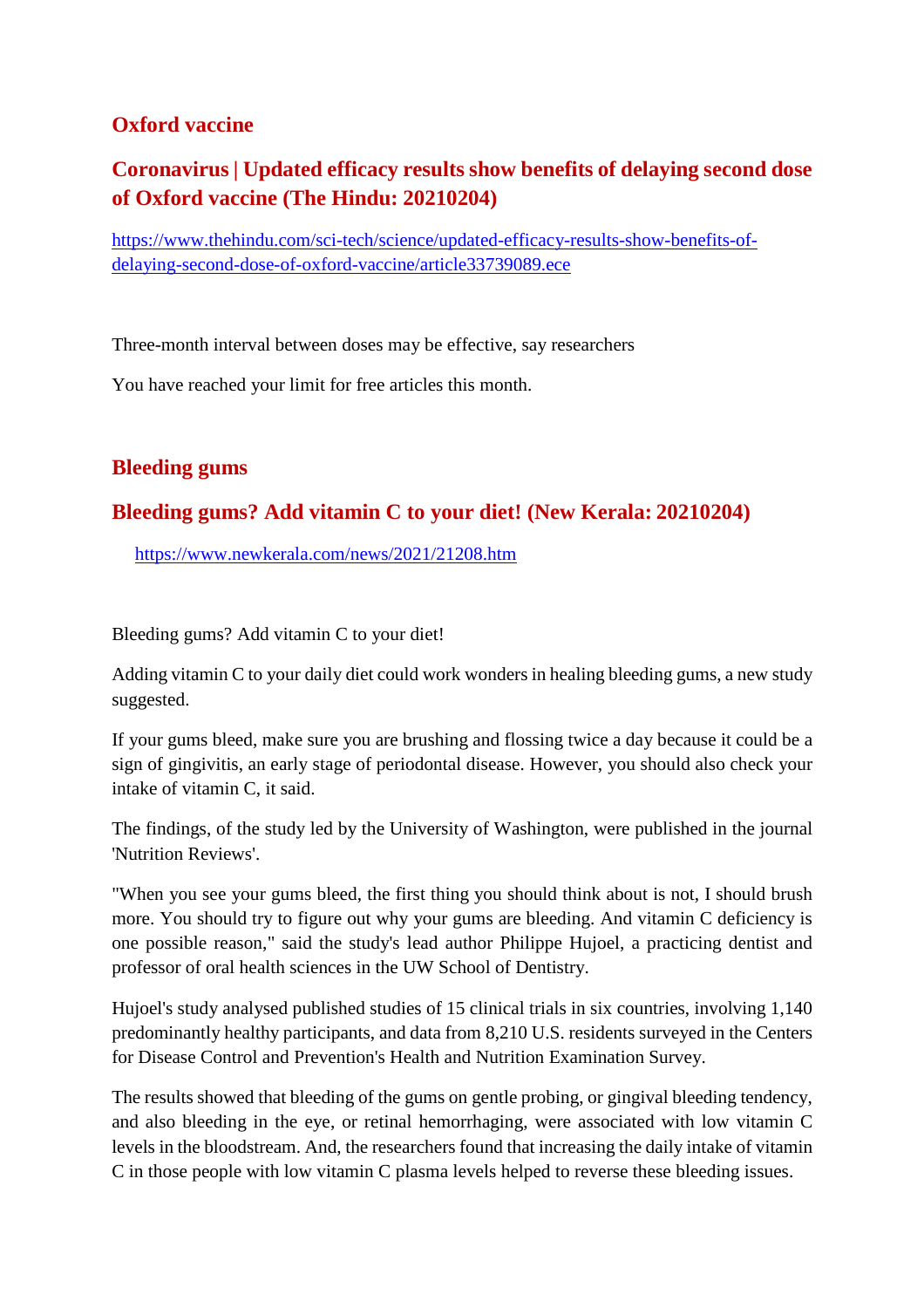Of potential relevance, said Hujoel, who is also an adjunct professor of epidemiology in the UW School of Public Health, both a gum bleeding tendency and retinal bleeding could be a sign of general trouble in one's microvascular system, of a microvascular bleeding tendency in the brain, heart, and kidneys.

The study does not imply that successful reversing of an increased gingival bleeding tendency with vitamin C will prevent strokes or other serious health outcomes, Hujoel stresses. However, the results do suggest that vitamin C recommendations designed primarily to protect against scurvy -- a deadly disease caused by extremely low vitamin C levels -- are too low and that such a low vitamin C intake can lead to a bleeding tendency, which should not be treated with dental floss.

Consequently, Hujoel does recommend people attempt to keep an eye on their vitamin C intake through the incorporation of non-processed foods such as kale, peppers, or kiwis into your diet, and if you can't find palatable foods rich in vitamin C to consider a supplement of about 100 to 200 milligrams a day.

If someone is on a specialised diet, such as a paleo diet, it's important that they take a look at their vitamin C intake, Hujoel said. "Vitamin C-rich fruits such as kiwis or oranges are rich in sugar and thus typically eliminated from a low-carb diet."

This avoidance may lead to a vitamin C intake that is too low and is associated with an increased bleeding tendency. People who exclusively eat lean meats and avoid offal, the vitamin-rich organ meats, maybe at particularly high risk for a low vitamin C intake.

The association between gum bleeding and vitamin C levels was recognized more than 30 years ago. In fact, two studies co-authored by the former dean of the UW School of Dentistry Paul Robertson (published in 1986 and 1991) identified gum bleeding as a biological marker for vitamin C levels.

However, this connection somehow got lost in dental conversations around bleeding gums.

"There was a time in the past when gingival bleeding was more generally considered to be a potential marker for a lack of vitamin C. But over time, that's been drowned out or marginalized by this over-attention to treating the symptom of bleeding with brushing or flossing, rather than treating the cause," Hujoel said.

Hujoel's literature review also determined that "retinal hemorrhaging and cerebral strokes are associated with increased gingival bleeding tendency, and that (vitamin C) supplementation reverses the retinal bleeding associated with low (vitamin C) plasma levels."

So, missing the possible connection between gum bleeding and low levels of vitamin C has the potential to have serious health consequences.

The study authors wrote, "A default prescription of oral hygiene and other periodontal interventions to 'treat' microvascular pathologies, even if partially effective in reversing gingival bleeding as suggested in this meta-analysis, is risky because it does not address any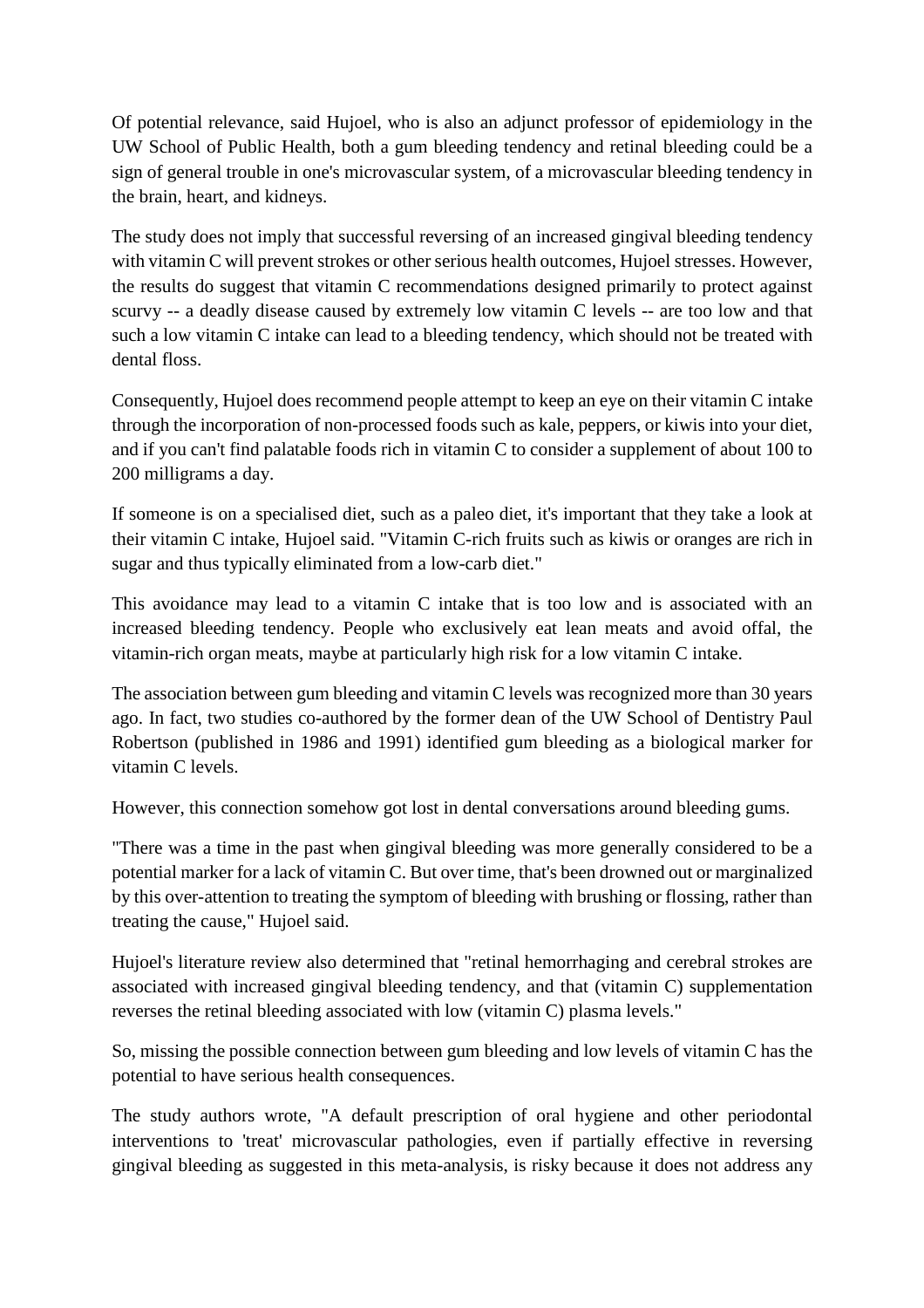potential morbidity and mortality associated with the systemic microvascular-related pathologies."

#### **AstraZeneca says vaccine 76% effective**

#### **AstraZeneca says vaccine 76% effective for 90 days after single dose (New Kerala: 20210204)**

https://www.newkerala.com/news/2021/21029.htm

The Oxford-AstraZeneca's Covid-19 vaccine showed 76 per cent efficacy against symptomatic infection for three months after a single dose, with protection maintained to the second dose, the pharmaceutical company said on Wednesday.

The primary analysis of the Phase 3 clinical trials, published as a preprint in The Lancet, also showed that with an inter-dose interval of 12 weeks or more, vaccine efficacy increased to 82 per cent.

"These new data provide an important verification of the interim data that has helped regulators such as the MHRA in the UK and elsewhere around the world to grant the vaccine emergency use authorisation," co-author Andrew Pollard, Chief Investigator of the Oxford Vaccine Trial, said in a statement.

"It also helps to support the policy recommendation made by the Joint Committee on Vaccination and Immunisation for a 12-week prime-boost interval, as they look for the optimal approach to roll out, and reassures us that people are protected 22 days after a single dose of the vaccine," Pollard added.

The analysis also showed the potential for the vaccine to reduce asymptomatic transmission of the virus, based on weekly swabs obtained from volunteers in the UK trial.

The data showed that PCR positive readings were reduced by 67 per cent after a single dose, and 50 per cent after the two dose regimen, supporting a substantial impact on transmission of the virus.

The primary analysis for efficacy was based on 17,177 participants accruing 332 symptomatic cases from the Phase 3 in UK, Brazil and South Africa trials led by Oxford University and AstraZeneca, a further 201 cases than previously reported.

The analysis also showed that the vaccine is safe and effective at preventing Covid-19, with no severe cases and no hospitalisation, more than 22 days after the first dose.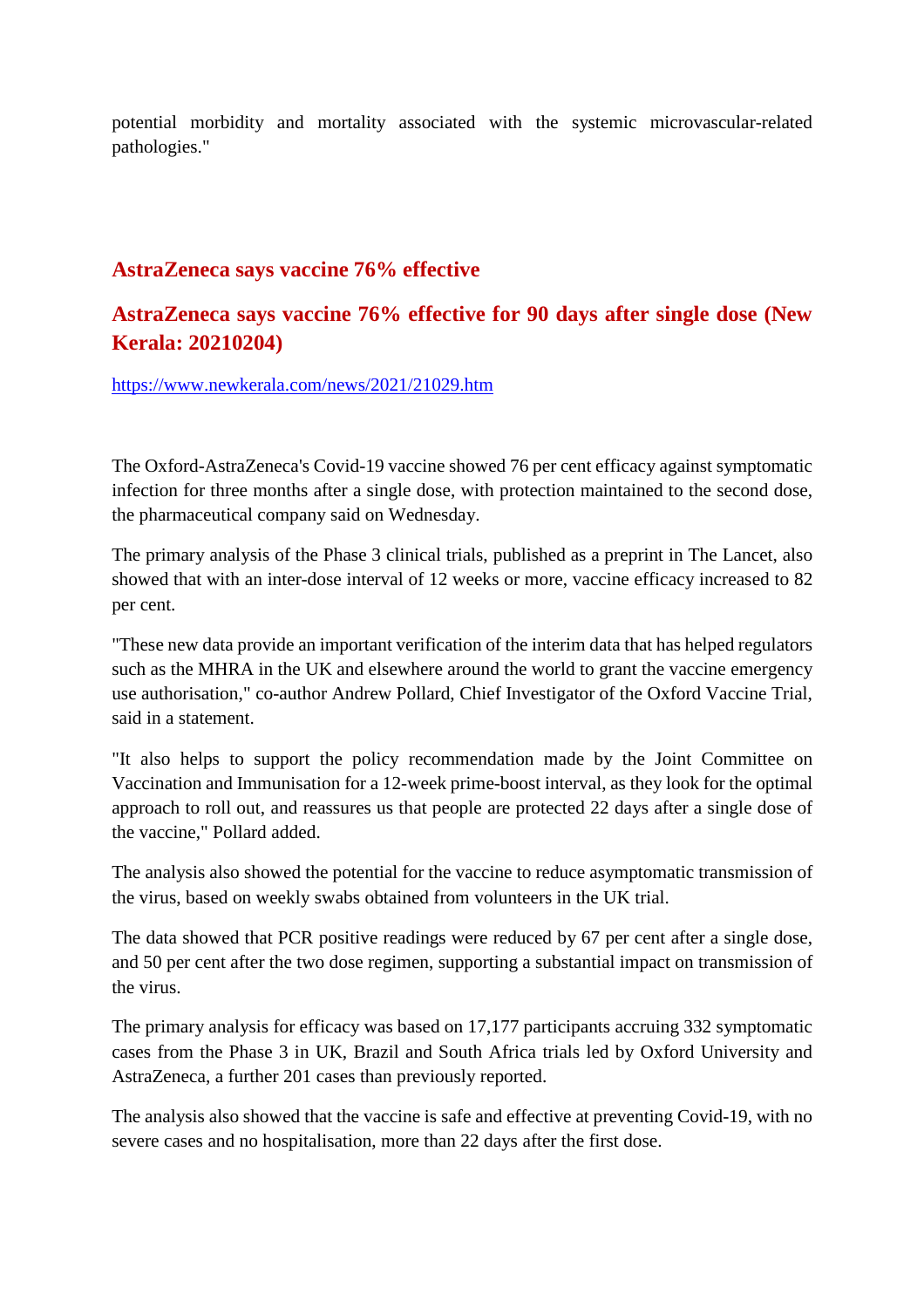AstraZeneca continues to engage with governments, international organisations and collaborators around the world to ensure broad and equitable access to the vaccine at no profit for the duration of the pandemic, the company said.

#### **Breast cancer**

#### **Researchers assess cognitive impairment in patients with breast cancer (New Kerala: 20210204)**

#### https://www.newkerala.com/news/2021/21024.htm

Researchers assess cognitive impairment in patients with breast cancer

A recent analysis of published studies estimates that one-quarter of adults with breast cancer have cognitive impairment before starting therapy.

The analysis, which is published in Psycho-Oncology, also found that many patients' cognitive function declines after receiving chemotherapy, endocrine therapy, and/or hormone therapy for breast cancer.

"Our results suggest that cancer-related and personal factors may make a significant contribution to cognitive functioning," said lead author Aicha Dijkshoorn, of the University Medical Center Utrecht, in the Netherlands.

The authors noted that the findings from different studies were quite diverse, and some even reported cognitive improvements in patients after treatment.

They stressed the importance of evaluating and addressing cognitive function, ideally over time, in patients with breast cancer. World Cancer Day is February 4th.

#### **Covid virus**

#### **Covid virus may cause body to attack itself (New Kerala: 20210204)**

https://www.newkerala.com/news/2021/20901.htm

Covid virus may cause body to attack itself

Researchers, including one of Indian-origin, have identified that the Covid-19 virus may prompt the body to make weapons to attack its own tissues.

According to the researchers, including Saborni Chakraborty from Stanford University in the US, the finding could unlock a number of Covid-19's clinical mysteries.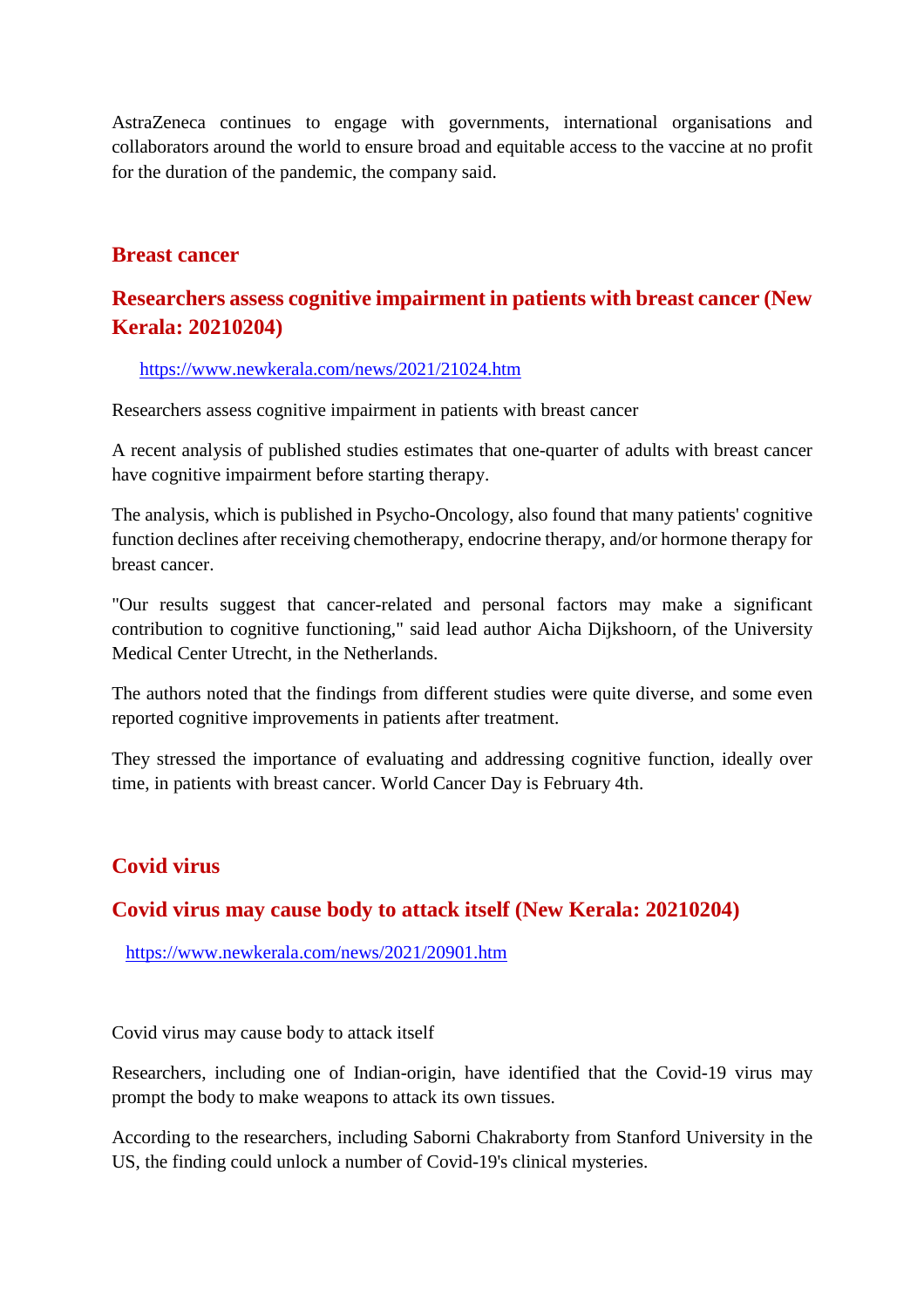"It suggests that the virus might be directly causing autoimmunity, which would be fascinating," said lead author Paul Utz from the varsity.

For the study, preprinted in medRxiv, the research team included data from more than 300 patients from four hospitals and used blood tests to study their immune responses as their infections progressed.

They looked for autoantibodies -- weapons of the immune system that go rogue and launch an attack against the body's own tissues. They compared these autoantibodies to those found in people who were not infected with the virus that causes Covid-19.

As previous studies have found, autoantibodies were more common after Covid-19 -- 50 per cent of people hospitalised for their infections had autoantibodies, compared to less than 15 per cent of those who were healthy and uninfected, WebMD reported.

Some people with autoantibodies had little change in them as their infections progressed. That suggests the autoantibodies were there to begin with, possibly allowing the infection to burn out of control in the body.

But in others, about 20 per cent of people who had them, the autoantibodies became more common as the infection progressed, suggesting they were directly related to the viral infection, instead of being a pre-existing condition.

Some of these were antibodies that attack key components of the immune system's weapons against the virus, like interferon, suggests the study, to be peer reviewed.

Interferons are proteins that help infected cells call for reinforcements and can also interfere with a virus's ability to copy itself.

"Our studies have begun to quantify the impact of SARS-CoV-2 on autoimmunity, identifying which antigens and specific autoimmune diseases to surveil in patients who have been infected, and contributing to our mechanistic understanding of Covid-19 pathogenesis," the researchers said.

#### **World Cancer Day**

#### **World Cancer Day: पुषमहोनेवालेसबसेआम कसर कौन सेह, जानइनके लण और कारण (Dainik gagaran20210204)**

https://www.jagran.com/lifestyle/health-know-about-4-most-common-cancers-in-mencauses-and-symptoms-21333399.html

पुरुषों में होने वाले सबसे आम कैंसर कौन से हैं, जानें इनके लक्षण और कारण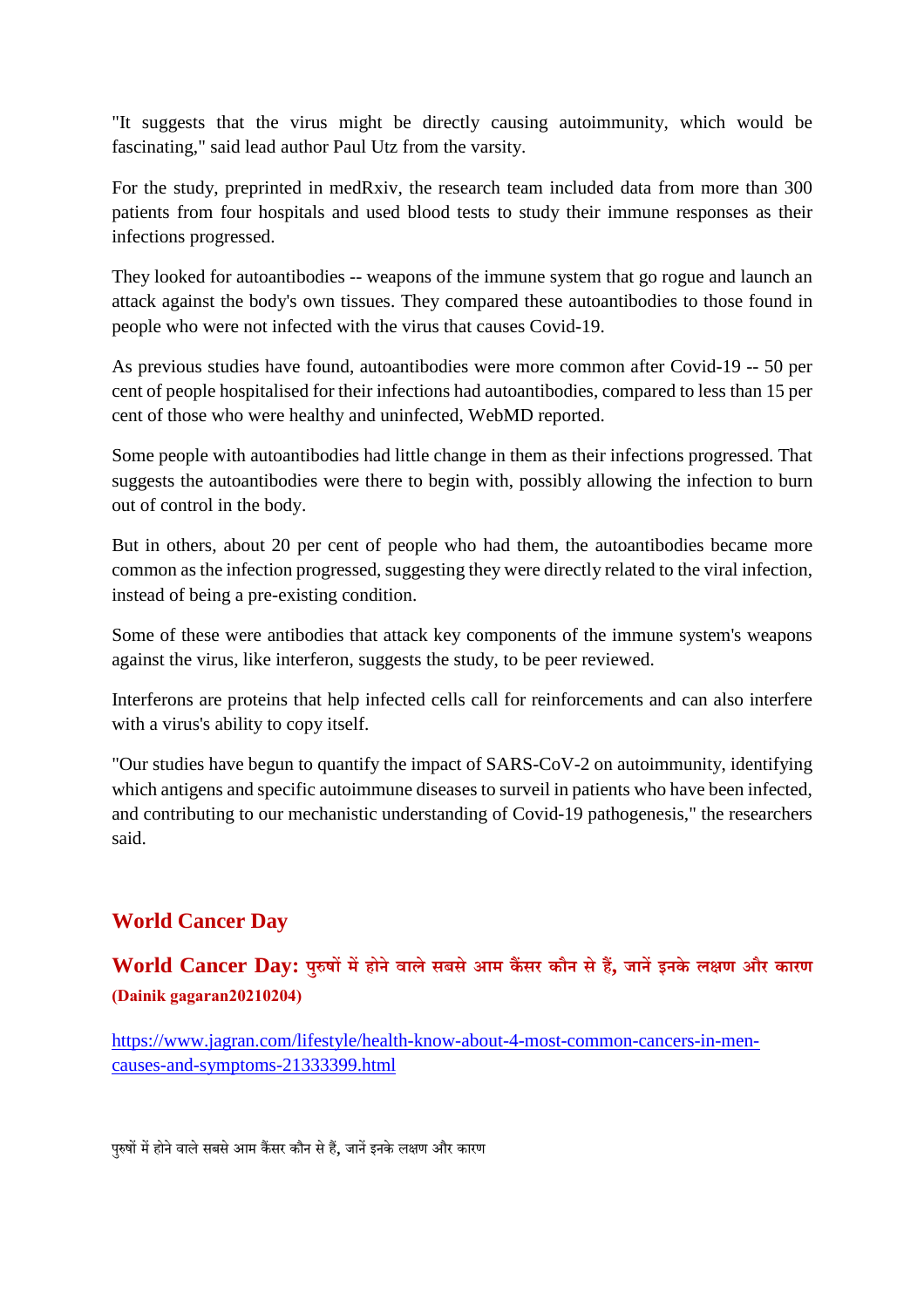World Cancer Day विश्व कैंसर दिवस हर साल 4 फरवरी को दुनियाभर में मनाया जाता है। इस दिन का मुख्य उपदेश लोगों को कैंसर के बारे में जागरूक करना है। आज हम आपको बता रहे हैं ऐसे 4 कैंसर के बारे में जो पुरुषों में सबसे आम हैं।

नई दिल्ली, लाइफस्टाइल डेस्क। World Cancer Day: कैंसर एक दुर्बल बीमारी है, जो शरीर के किसी भी अंग या ऊतक में शुरू हो जाती है। ये असामान्य रूप से और अनियंत्रित रूप से अपनी सामान्य सीमाओं से परे अन्य अंगों में फैलती है। इसलिए कैंसर दनिया भर में मौत का दसरा सबसे बड़ा कारण है। हर साल लगभग  $9.6$  मिलियन लोग इसकी चपेट में आकर अपनी जान गंवा बैठते हैं।

महिलाओं में स्तन, कोलोरेक्टल, फेफड़े, सर्वाइकल और थाइरॉइड कैंसर सबसे आम हैं, वहीं पुरुषों में फेफड़े, प्रोस्टेट, कोलोरेक्टल, पेट और लिवर कैंसर सबसे ज़्यादा देखा जाता है। आज के दिन यानी 4 फरवरी को विश्व भर में हर साल कैंसर दिवस मनाया जाता है।

आइए जानें 4 ऐसे कैंसर के बारे में जो पुरुषों में सबसे आम हैं।

#### फेफडों का कैंसर

धूम्रपान फेफड़ों के कैंसर का प्राथमिक कारण होता है, लेकिन ये उन लोगों को भी हो सकता है जिन्होंने कभी स्मोक न किया हो। फेफड़ों का कैंसर सबसे ख़तरनाक तरह का कैंसर माना जाता है और ये हवा में मौजूद प्रदूषण, तंबाकू चबाने और ख़तरनाक कार्सिनोजेनिक यौगिक के संपर्क में आ जाने से भी हो सकता है। फेफड़ों के कैंसर के सामान्य लक्षणों में खांसी आना, सांस लेने में तकलीफ, सीने में दर्द, आवाज़ का बैठना, थुक में बदलाव और खनू का जमाव शािमल ह।ै

सिर पर पिंक स्कॉर्फ बांधे हए महिला

World Cancer Day 2021: WHO का दावा, मरीजों के मामले में ब्रेस्ट कैंसर ने लंग्स कैंसर को पीछे छोड़ा

प्रोस्टेट कैंसर के मामले पिछले कुछ समय में काफी बढ़ गए हैं। ये कैंसर प्रोस्टेट ग्लैंड के टिशू में उत्पन्न होता है और अंततः मूत्र प्रणाली और इसके कार्यों में हस्तक्षेप कर सकता है। प्रोस्टेट कैंसर में आखिरी स्टेज से पहले कोई लक्षण नहीं दिखाई देते हैं, लेकिन सामान्य लक्षणों में हड्डियों में दर्द, मूत्र में रक्त और मूत्र गुज़रने पर तनाव महसूस होना शामिल है।

वर्ल्ड कैंसर डे का कलरफुल खूबसूरत लोगो

World Cancer Day 2021: जानें कब और कैसे हई इस दिन को मनाने की शुरुआत और इस साल का थीम

#### कोलोरेक्टल कैंसर

कोलोरेक्टल कैंसर कोलोन या मलाशय का कैंसर होता है, जो मुख्य रूप से अधिक आयु वर्ग के पुरुषों / महिलाओं को प्रभावित करता है। मोटापा, धूम्रपान और इंफ्लामेट्री बॉवेल डिज़ीज़ इस तरह के कैंसर के जोखिम को बढ़ा देते हैं। इसके अलावा पारिवार में कोलोरेक्टल कैंसर का इतिहास, शारीरिक निष्क्रियता, उम्र, फाइबर युक्त भोजन का कम सेवन, और अत्यधिक प्रोसेस्ड और रेड मीट के सेवन से इसके खतरे के बढ़ने की संभावना हो जाती है। पेट दर्द, मलद्वार से खून बहना, आंत्र में बदलाव और वजन कम होने जैसे लक्षण ध्यान देने योग्य हो सकते हैं।

#### लिवर कैंसर

लिवर कैंसर और लिवर में मेटास्टेस होने के फर्क को समझना ज़रूरी है। क्योंकि लिवर कैंसर का मतलब है कि कैंसर लिवर में ही उत्पन्न हुआ है, जबकि लिवर में मेटास्टेस होने का मतलब है कि लिवर में किसी और अंग से कैंसर फैला है। लिवर कैंसर के लक्षणों में पीलिया, भूख में कमी और पेट दर्द शामिल हैं। शराब के सेवन को सीमित करने, नियमित रूप से व्यायाम करने, स्वस्थ खाने, वजन प्रबंधन और हेपेटाइटिस बी और सी जैसे वायरस से संक्रमित होने से खुद बचाए रखने से लिवर कैंसर के ख़तरे को कम किया जा सकता है।

विश्व कैंसर दिवस पर इन कोट्स की मदद से बढ़ाएं हौंसला!